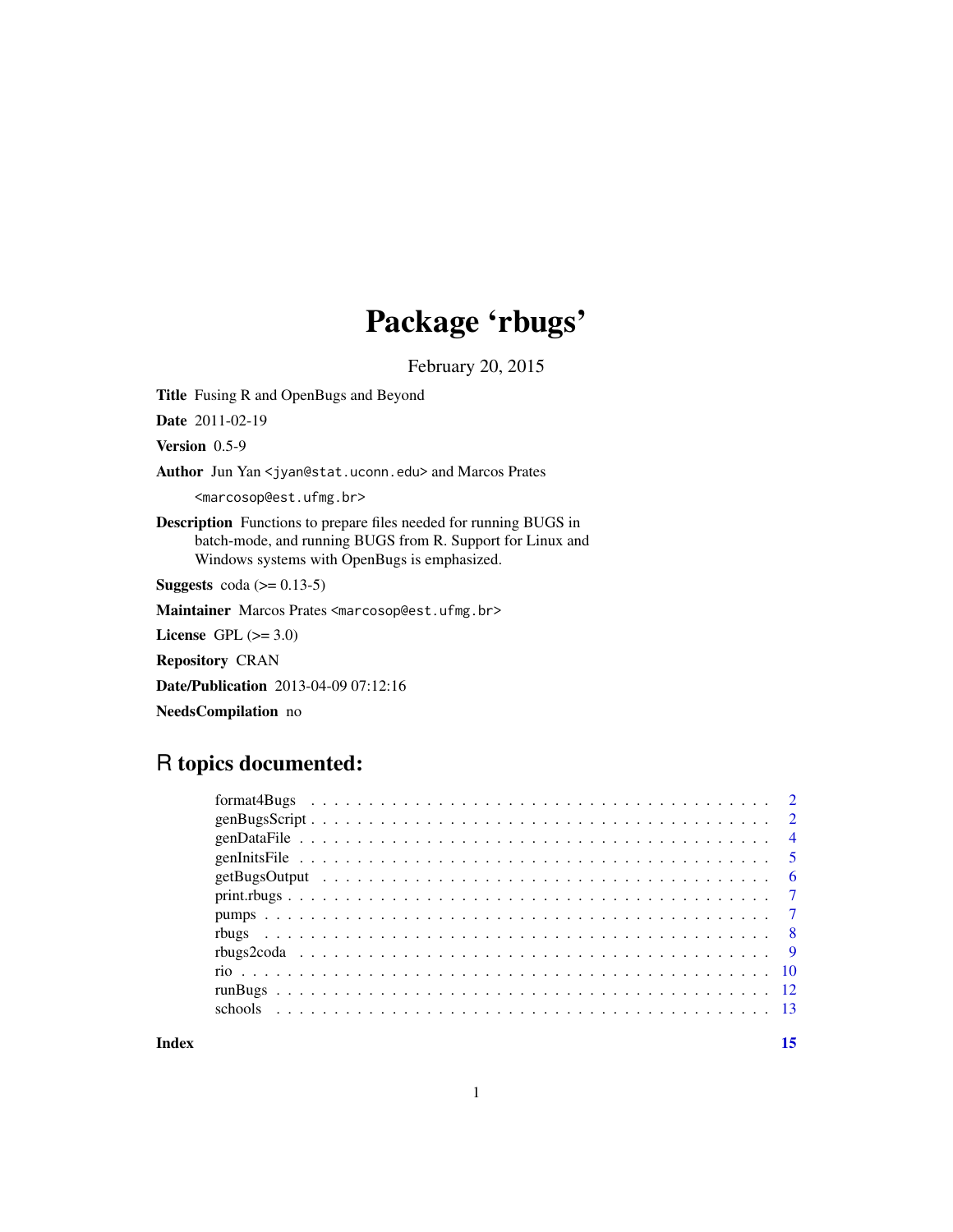<span id="page-1-1"></span><span id="page-1-0"></span>

## Description

Transform a data list into a format which can be read in as data by BUGS.

#### Usage

```
format4Bugs(dataList, digits = 5)
```
#### Arguments

| dataList | A list of data to be formatted.           |
|----------|-------------------------------------------|
| digits   | The desired number of significant digits. |

## Value

A charactor vector of data readable by BUGS.

## Author(s)

Jun Yan <jyan@stat.uiowa.edu> and Marcos Prates <marcosop@est.ufmg.br>

#### Examples

```
dat \le list(a = runif(1), b=rnorm(2), c=matrix(rexp(4), 2, 2))
format4Bugs(dat)
```
<span id="page-1-2"></span>genBugsScript *Generating Script File for BUGS*

## Description

Generating a script file to run BUGS batch-mode.

## Usage

```
genBugsScript(paramSet, n.chains, n.iter, n.burnin, n.thin, dic,
              model.file, data.file, inits.files,
              bugsWorkingDir=getwd(),
              script, debug = FALSE,
              OpenBugs=TRUE, Windows=TRUE, seed=NULL)
```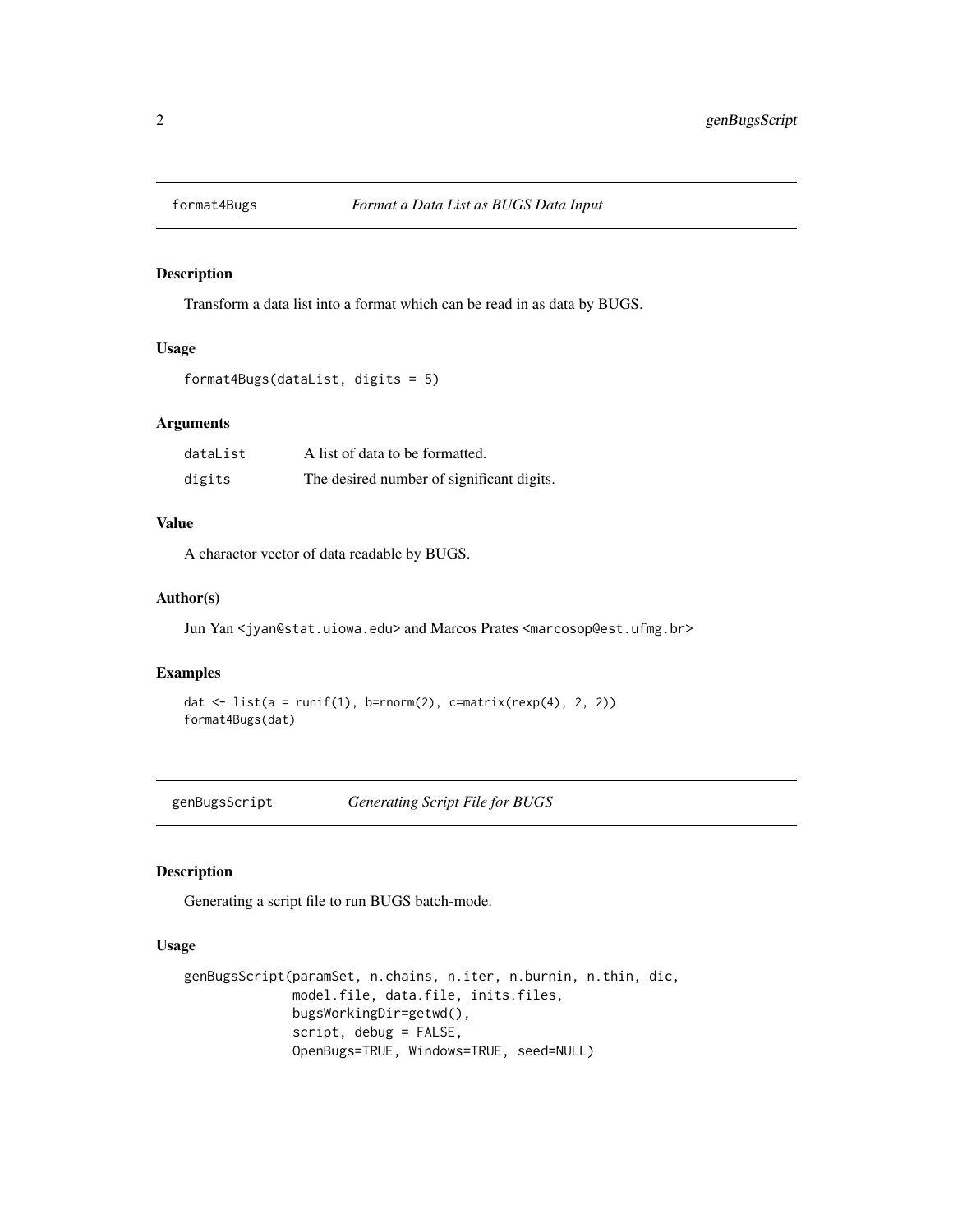## <span id="page-2-0"></span>genBugsScript 3

#### Arguments

| paramSet       | A character vector of the names of the parameter to be monitored.                                                                              |
|----------------|------------------------------------------------------------------------------------------------------------------------------------------------|
| n.chains       | The number of chains to be monitored.                                                                                                          |
| n.iter         | The number of iterations of each chain.                                                                                                        |
| n.burnin       | The length of the burn-in.                                                                                                                     |
| n.thin         | Thinning rate.                                                                                                                                 |
| dic            | If TRUE, dic will be monitored                                                                                                                 |
| model.file     | A character string of the name of file which contains the model specification for<br>BUGS. It should end with .txt to be recognizable by BUGS. |
| data.file      | A character string of the name of the data file. It should end with .txt to be<br>recognizable by BUGS.                                        |
| inits.files    | A vector of file names of initial values. They should end with txt to be recog-<br>nizable by BUGS.                                            |
| bugsWorkingDir | A character string specifying the directory to store temporary files for running<br>BUGS.                                                      |
| script         | A character string naming the files to print the script to. It must end with txt to<br>be recognizable by BUGS.                                |
| debug          | A logical value indicating whether or not closing the BUGS window after run-<br>ning the script.                                               |
| OpenBugs       | If TRUE, OpenBugs is used.                                                                                                                     |
| Windows        | If TRUE, Windows plataform is used.                                                                                                            |
| seed           | An integer of random number seed.                                                                                                              |

## Details

This function only write a script to 'script', which uses the file names of 'model.file', 'data.file', and 'inits.files', without actually reading them. These file names should be correct when using [runBugs](#page-11-1).

workingDir and bugsWorkingDir establish the translation between a directory native to the operating system and a directory recognizable by wine. They are the same if useWine == FALSE.

#### Value

None.

## Author(s)

Jun Yan <jyan@stat.uconn.edu> and Marcos Prates <marcosop@est.ufmg.br>

## See Also

[genDataFile](#page-3-1), [genInitsFile](#page-4-1), [format4Bugs](#page-1-1)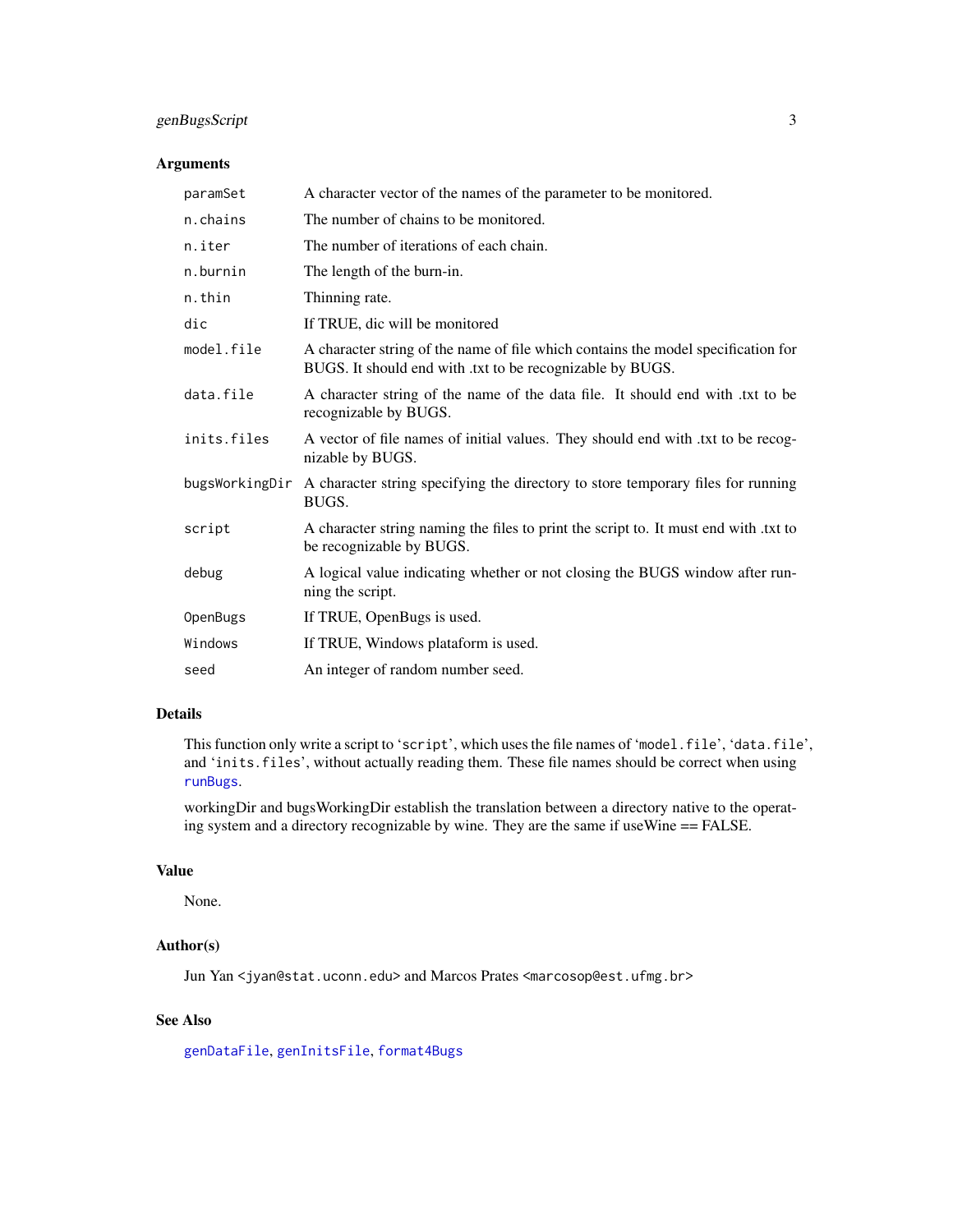#### Examples

```
## no tested examples for mac-os.
## Not run:
script.file <- paste(tempfile("script"), ".txt", sep="")
genBugsScript(paramSet=c("alpha", "theta"), n.chains=2, n.keep=1500,
              n.burnin=500, n.thin=1,
              model.file="~/tmp/model.txt",
              data.file="~/tmp/data.txt",
              inits.file=c("~/tmp/init1.txt",
                           "~/tmp/init2.txt"),
              bugsWorkingDir=" ~/tmp/",
              script=script.file)
file.show(script.file)
unlink(script.file)
```
## End(Not run)

<span id="page-3-1"></span>genDataFile *Generating the Data File for BUGS*

#### Description

Generating the data file which can be used in the script file for runing BUGS batch-mode.

## Usage

```
genDataFile(dataList, dataFile)
```
#### Arguments

| dataList | A list of data that are needed by BUGS. Its elements must be numeric vector or<br>matrices.            |
|----------|--------------------------------------------------------------------------------------------------------|
| dataFile | A character string naming the file to print to. It must end with txt to be recoga-<br>nizable by BUGS. |

#### Value

None.

#### Author(s)

Jun Yan <jyan@stat.uconn.edu> and Marcos Prates <marcosop@est.ufmg.br>

## See Also

[genInitsFile](#page-4-1), [genBugsScript](#page-1-2), [format4Bugs](#page-1-1)

<span id="page-3-0"></span>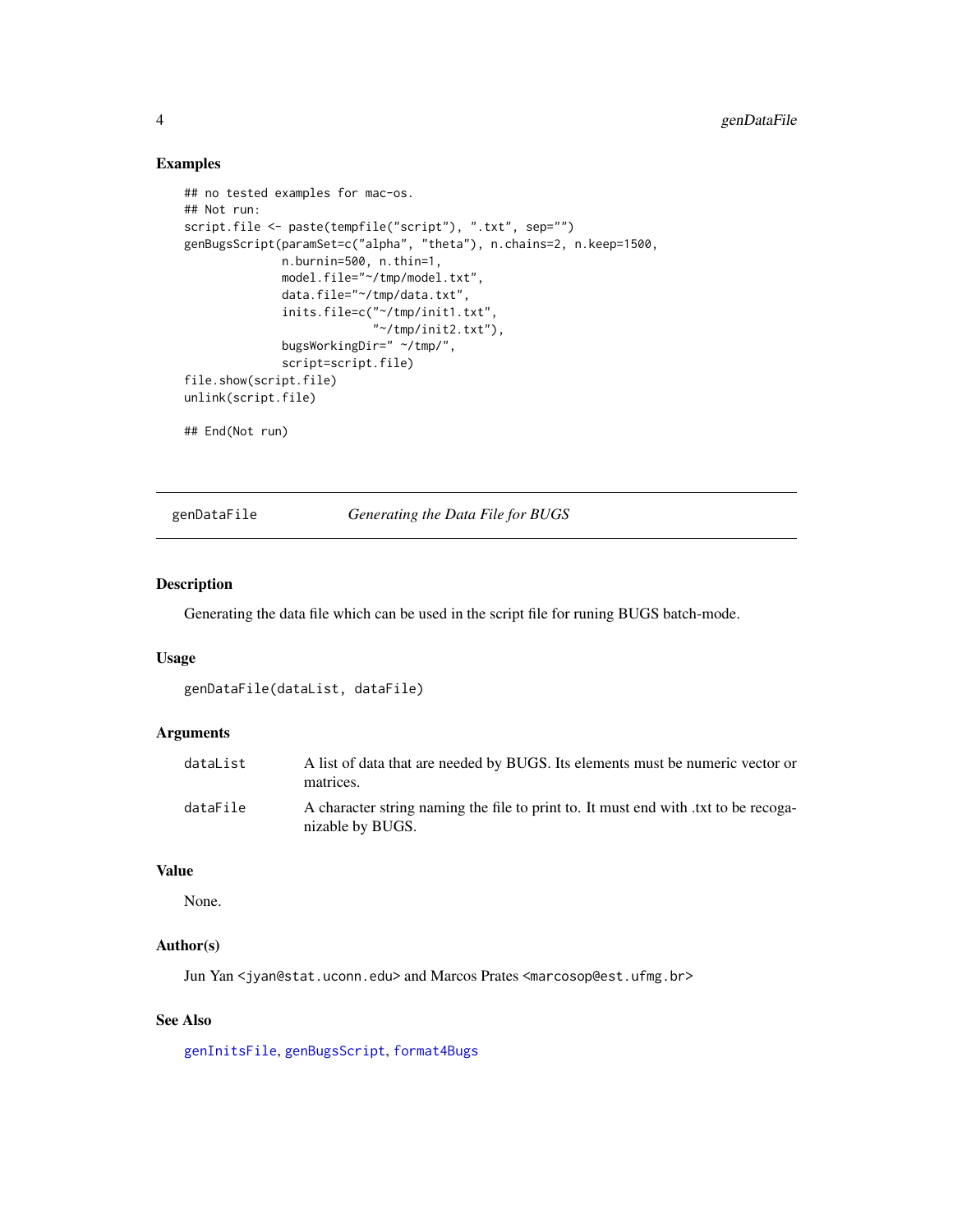## <span id="page-4-0"></span>genInitsFile 5

#### Examples

```
dat \le list(a = runif(1), b=rnorm(2), c=matrix(rexp(4), 2, 2))
genDataFile(dat, "foo.txt")
file.show("foo.txt")
unlink("foo.txt")
```
<span id="page-4-1"></span>

genInitsFile *Generating Initial Value Files for BUGS*

#### Description

Generating the files of initial values for MCMC which can be used in the script for running BUGS in batch-mode.

#### Usage

genInitsFile(n.chains, inits, initsFileStem)

#### Arguments

| n.chains | The number of chains to run.                                                                           |
|----------|--------------------------------------------------------------------------------------------------------|
| inits    | A list of list of initial values or a function which returns a list of initial values.<br>See details. |
|          | inits FileStem A character string naming the files to print to. See details.                           |

#### Details

if inits is a list, it should have length n.chains, and each element of the list should be a list which contains one set of initial values. If inits is a function, it will be run n.chains times to generate a list of list of initial values.

The initsFileStem is the stem of the file names. The resulted file names end with .txt. For example, if n.chains is 3 and initsFileStem is "init", then the file names will be init1.txt, init2.txt, and init3.txt.

#### Value

None.

## Author(s)

Jun Yan <jyan@stat.uiowa.edu> and Marcos Prates <marcosop@est.ufmg.br>

## See Also

[genDataFile](#page-3-1), [genBugsScript](#page-1-2)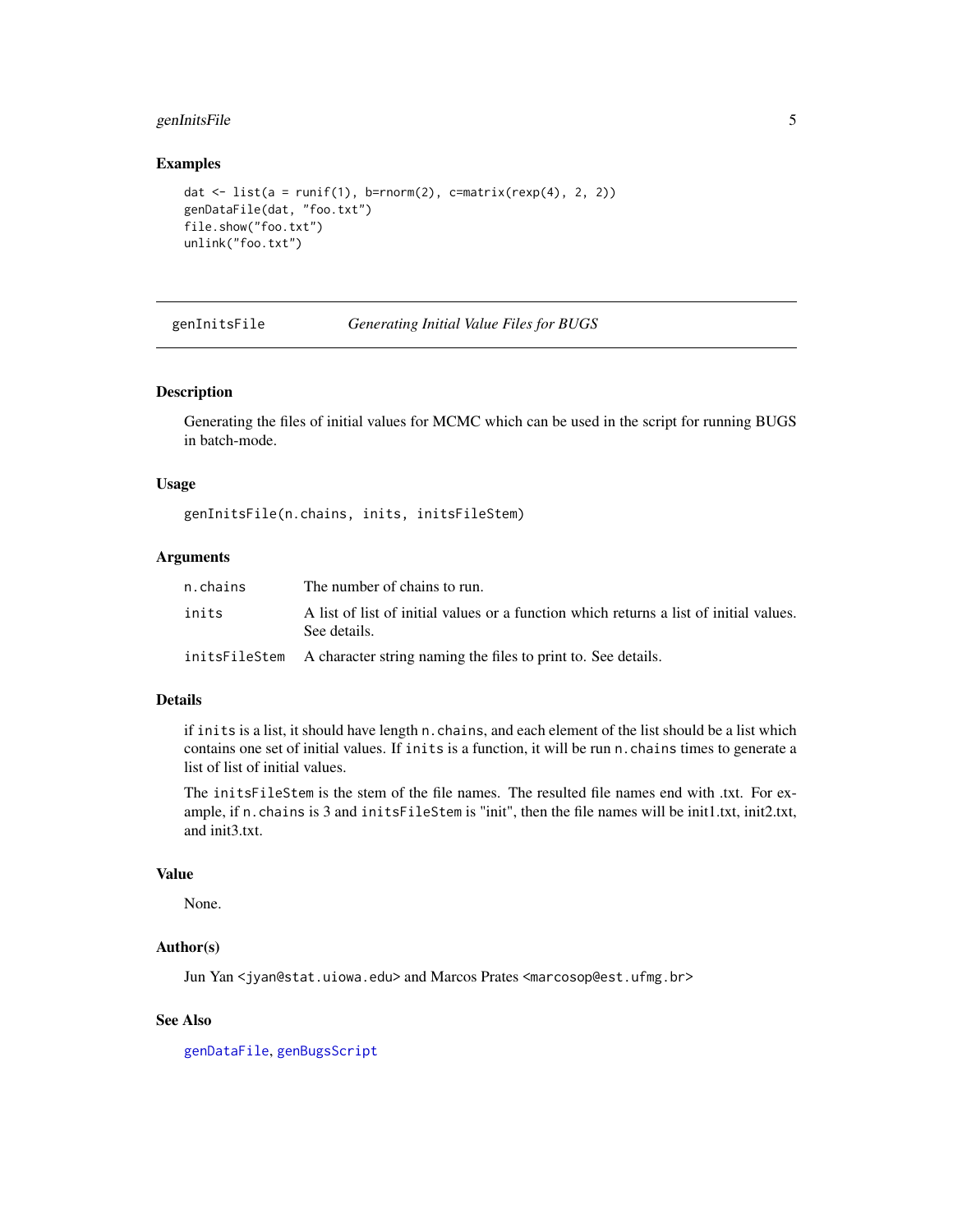#### Examples

```
## when inits is a list:
inits <- list(list(alpha=1, beta=2), list(alpha=4, beta=4))
genInitsFile(2, inits, "foo.init")
file.show("foo.init1.txt")
file.show("foo.init2.txt")
## when inits is a function:
inits <- function() list(alpha=rnorm(2, sd=100),
                         beta=rgamma(1, 0.1, 0.001))
genInitsFile(2, inits, "foo.init")
file.show("foo.init1.txt")
file.show("foo.init2.txt")
unlink("foo.init1.txt")
unlink("foo.init2.txt")
```
getBugsOutput *Collect the MCMC samples from BUGS*

#### Description

Collect the MCMC samples from BUGS.

#### Usage

```
getBugsOutput(n.chains, workingDir, OpenBugs = TRUE)
```
## Arguments

| n.chains   | The number of chains BUGS had run.                                                           |
|------------|----------------------------------------------------------------------------------------------|
| workingDir | A character string specifying the name of the directory where the output files<br>are saved. |
| OpenBugs   | If TRUE, OpenBugs is used.                                                                   |

#### Details

This function assumes that under workingDir, there is a coda index file 'codaIndex.txt', and the coda output for n.chains chains are named as coda1.txt, coda2.txt, ...

#### Value

A list of matrix whose columns and rows contain the monitored parameters and the MCMC iterations, respectively.

#### Author(s)

Jun Yan <jyan@stat.uconn.edu> and Marcos Prates <marcosop@est.ufmg.br>

<span id="page-5-0"></span>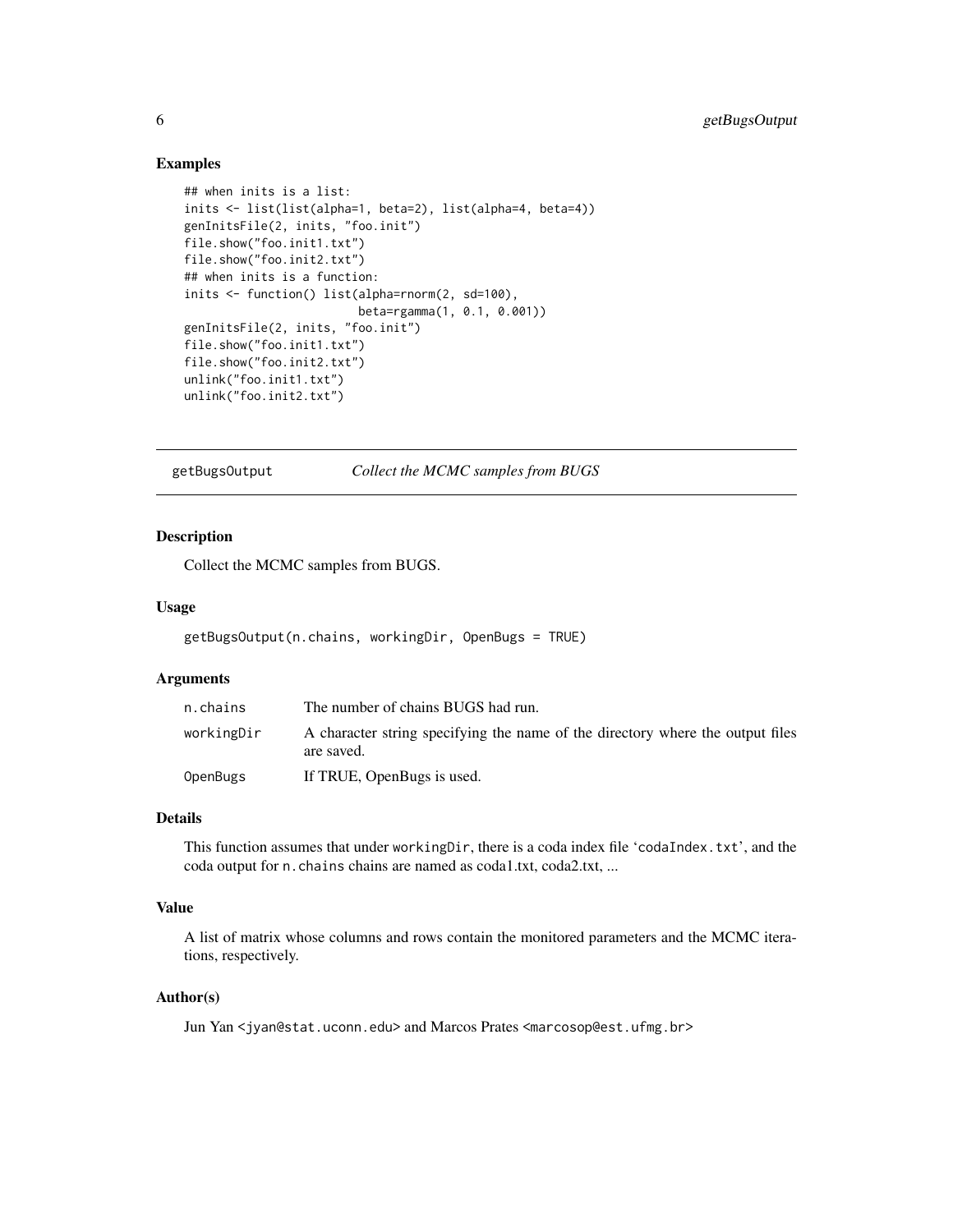<span id="page-6-0"></span>

## Description

Printing a rbugs object

## Usage

## S3 method for class 'rbugs'  $print(x, \ldots)$ 

## Arguments

| $\times$ | an object of class 'rougs', see rougs for details |
|----------|---------------------------------------------------|
| $\cdots$ | further arguments to print                        |

#### See Also

[rbugs](#page-7-1)

pumps *10 Power Plant Pumps*

## Description

10 Power Plant Pumps.

## Usage

data(pumps)

## Format

A data frame with 10 observations on the following 2 variables.

- t The length of the operation time.
- x The number of failures.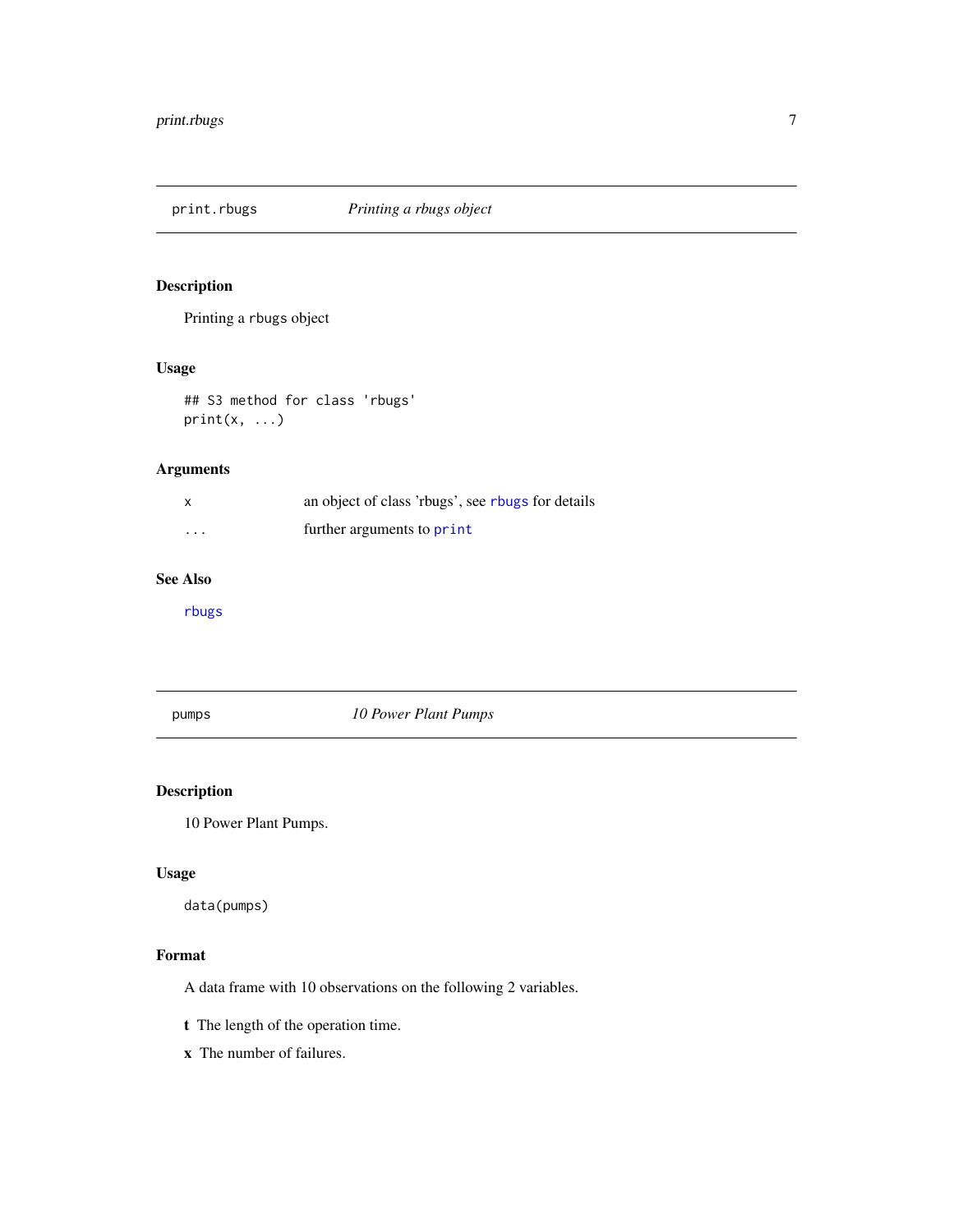#### Examples

```
data(pumps)
pumps.data <- list(t = pumps$t, x = pumps$x, N = nrow(pumps))
pumps.model <- system.file("bugs/model/pumps.bug", package="rbugs")
file.show(pumps.model)
pumps.inits <- system.file("bugs/inits/pumps.txt", package="rbugs")
file.show(pumps.inits)
inits <- list(dget(pumps.inits))
parameters <- c("theta", "alpha", "beta")
## Not run:
pumps.sim <- rbugs(data = pumps.data, inits, parameters,
                   pumps.model, n.chains = 1, n.iter = 1000,
                   workingDir="~/tmp/",
                   useWine=TRUE)
## MCMC Analysis
library("coda")
pumps.mcmc <- rbugs2coda(pumps.sim)
summary(pumps.mcmc)
effectiveSize(pumps.mcmc)
## End(Not run)
```
<span id="page-7-1"></span>

#### rbugs *Run BUGS from R in a BATCH*

## Description

Generate files (data, init, script) that are necessary to run BUGS, call BUGS through the OS, and collect the MCMC output.

#### Usage

```
rbugs(data, inits, paramSet, model,
     n.chains = 1, n.iter = 2000, n.burnin = floor(n.iter/2),
     n.thin = max(1, floor(n.chains * (n.iter - n.burnin)/1000)),
     dic = FALSE,
     debug = FALSE,bugs = system("which OpenBUGS", TRUE),
     bugsWorkingDir,
     OpenBugs = TRUE,
     cleanBugsWorkingDir = FALSE,
     genFilesOnly = FALSE,
     verbose = FALSE, seed = NULL)
```
<span id="page-7-0"></span>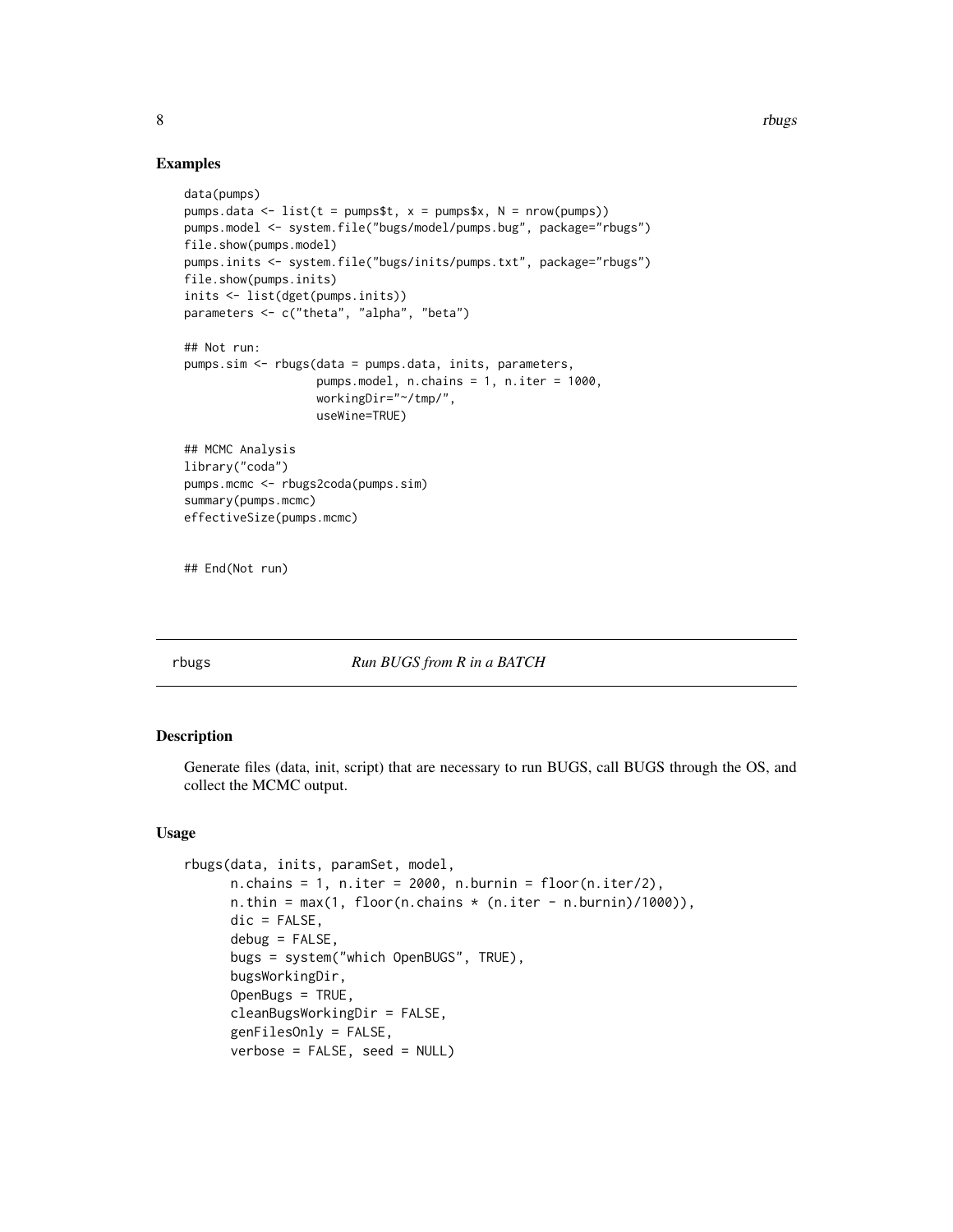## <span id="page-8-0"></span>rbugs2coda 9

## Arguments

| data                | a list of data object to be used by BUGS                                               |  |
|---------------------|----------------------------------------------------------------------------------------|--|
| inits               | a list of list of initial values, or a function which returns a list of initial values |  |
| paramSet            | a vector of the names of the parameters to be monitored                                |  |
| model               | the file name of the model description                                                 |  |
| n.chains            | the number of chains to be monitored                                                   |  |
| n.iter              | the number of iteration of each chain                                                  |  |
| n.burnin            | the length of the burn-in                                                              |  |
| n.thin              | thinning rate                                                                          |  |
| dic                 | if TRUE, dic will be monitored                                                         |  |
| debug               | a logical value indicating whether or not closing the BUGS window                      |  |
| bugs                | the full name (including the path) of the BUGS executable                              |  |
|                     | bugsWorkingDir a directory to store all the intermediate files                         |  |
| OpenBugs            | if TRUE, OpenBugs is used                                                              |  |
| cleanBugsWorkingDir |                                                                                        |  |
|                     | if TRUE, the generated files will be removed from the bugsWorkingDir                   |  |
| genFilesOnly        | If TRUE, the script, data, inits, and model files will be generated but not run.       |  |
| verbose             | if TRUE, print the log file from BUGS                                                  |  |
| seed                | an interger of random number seed                                                      |  |

#### Value

A list with the inforamtion of the MCMC sample and each one of the nChains .

## Author(s)

Jun Yan <jyan@stat.uconn.edu> and Marcos Prates <marcosop@est.ufmg.br>

## Examples

```
##see examples in \code{\link{pumps}} and \code{\link{schools}}
```
rbugs2coda *Rbugs to coda*

## Description

Convert a rbugs object to a coda format

## Usage

```
rbugs2coda(model, burnin = NULL, thin = NULL)
```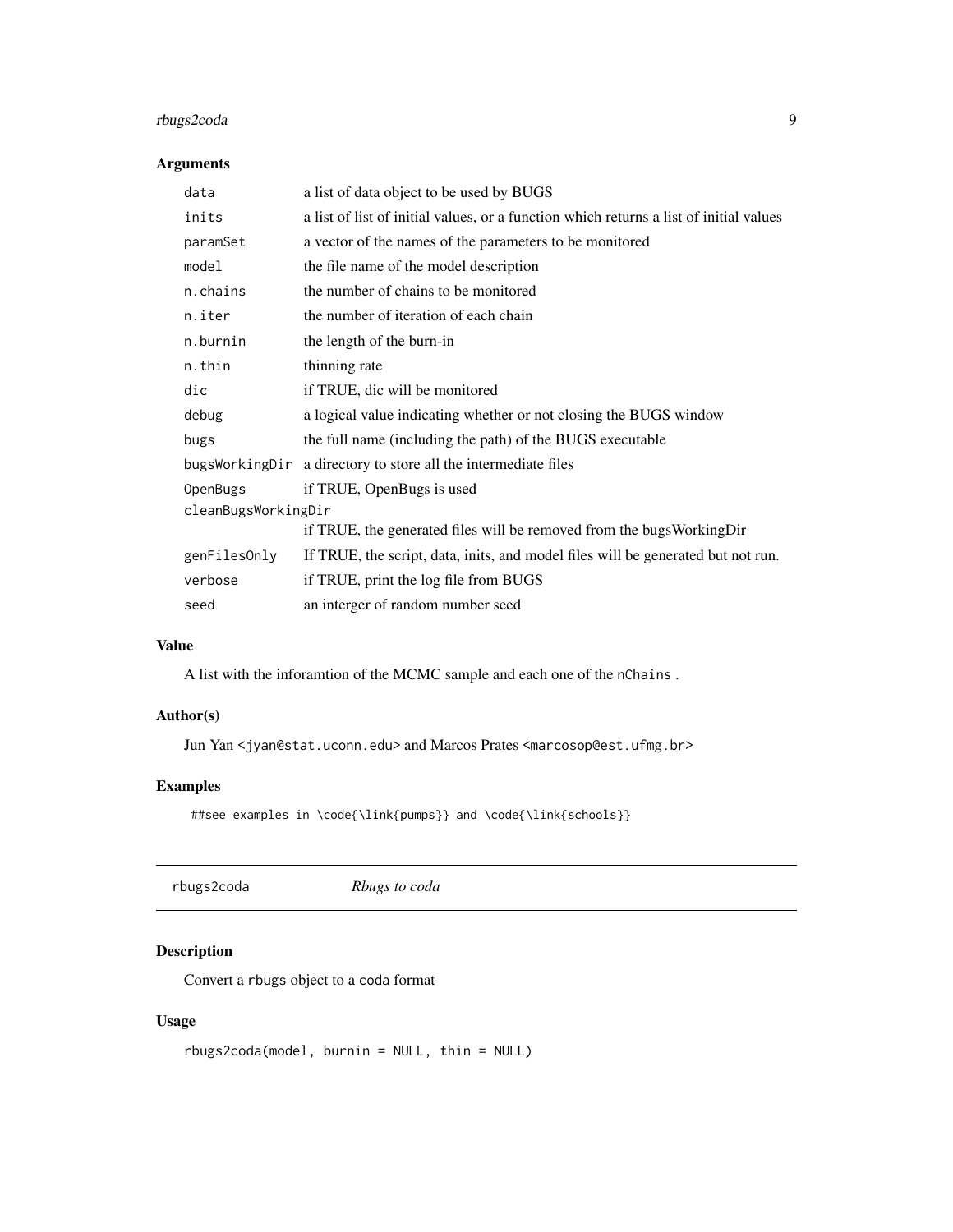#### <span id="page-9-0"></span>**Arguments**

| model  | an object of class 'rbugs', see rbugs for details      |
|--------|--------------------------------------------------------|
| burnin | a burn-in period for the chains                        |
| thin   | the thining interval between consecutives observations |

#### See Also

[rbugs](#page-7-1)

rio *Dengue Fever in the State of Rio de Janeiro*

## Description

Shape file of the state of Rio de Janeiro

#### Usage

data(rio)

## Format

A shape file with 92 observations on the following 9 variables.

GeoCode Rio de Janeiro counties numeric codes

Name Rio de Janeiro counties names

Lat Rio de Janeiro counties latitude

Long Rio de Janeiro counties longitude

Pop Rio de Janeiro counties population

Income Rio de Janeiro counties percentage of homes living with less than one minimun salary

Urban Rio de Janeiro counties percentage of urban area

Dengue Counts of dengue fever cases by county in the state of Rio de Janeiro

E Expected counts of dengue fever cases by county in the state of Rio de Janeiro, conditioned on the total number of cases the stratified by population rate

## Examples

```
data(rio)
```

```
## Not run:
library(spdep)
rio.bug <- system.file("bugs/model/dengue.bug", package="rbugs")
## Get the neighbor structure for Rio
```

```
rj.nb=poly2nb(rio)
```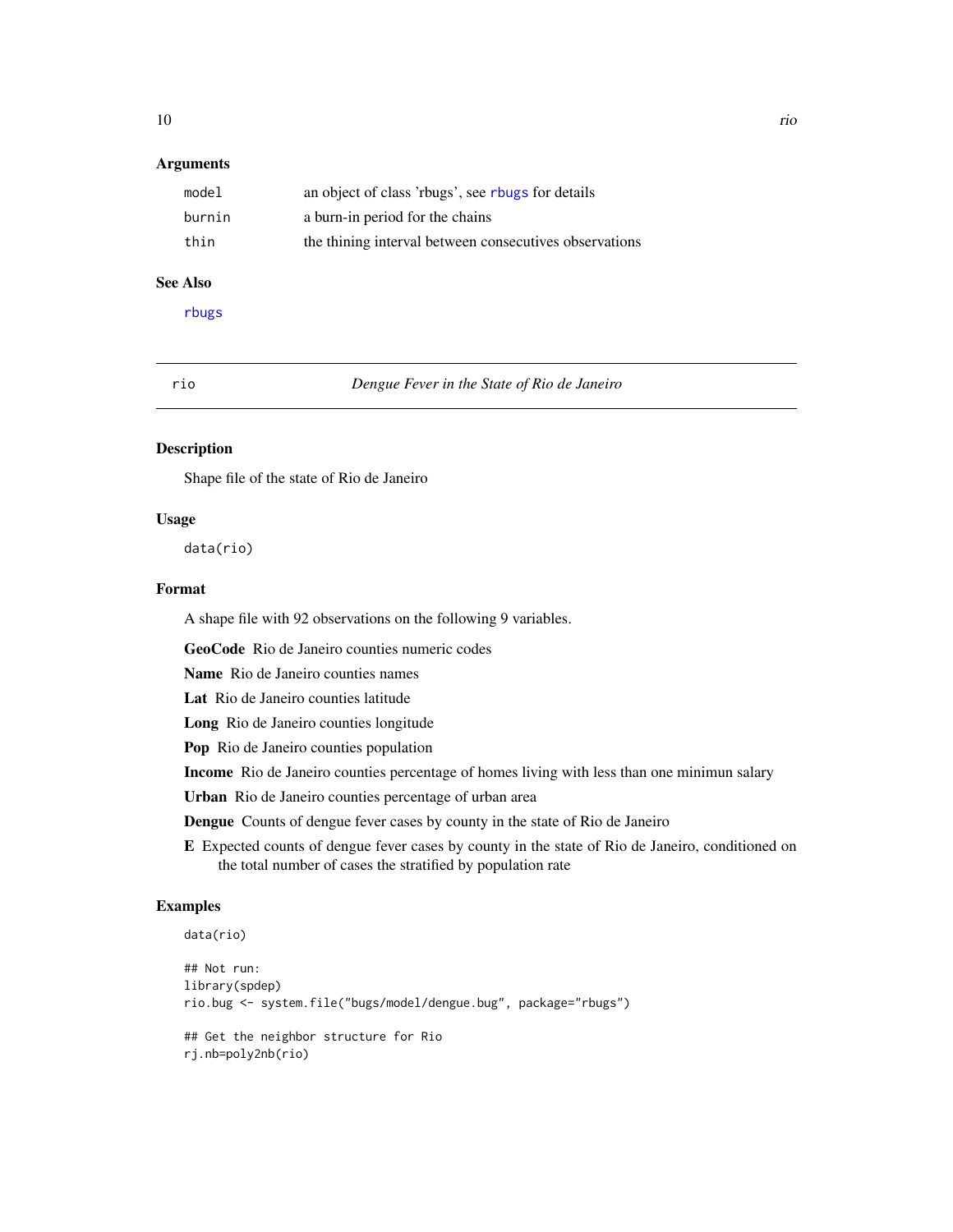```
## Number of cases by county
Y = rio@data$Dengue
## Get covariates
X <- as.matrix(rio@data[,c("Urban","Income")])
## Get expected values
E <- rio@data$E
## Number of covariates
P \leftarrow \text{ncol}(X)## Total counties
N <- length(rj.nb)
## Number of neighbors of each county
num <- sapply(rj.nb, length)
## Adjacency neighbor list of each county
adj <- unlist(rj.nb)
## Total sum of the number of neighbors in the map
sumNumNeigh <- length(adj)
## Set data file
data.rio <- list (N=N, P=P, Y=Y, adj=adj, X=X, E=E, num=num, sumNumNeigh=sumNumNeigh)
## Generate the intial values for spatial vector (u), random noise (v) and covariates effects (beta)
u.aux < - rep(0,N)v.aux < - rep(0,N)beta.aux <- rep(0,P)
## Generate the list with the nescessary information in the init file
inits \le list( list(beta = beta.aux, tau.u = 1, tau.v = 1, u=u.aux, v=v.aux, Int=0.0))
## Set the parameters that will be saved and returned by BUGS
parameters <- c("beta", "tau.u", "tau.v", "RR", "Int")
## no tested examples for mac-os.
rio.sim <- rbugs(data.rio, inits, parameters,
                 rio.bug, n.chains=2, n.iter=60000,
                 n.burnin = 10000, n.thin = 10,
                 bugs="/usr/bin/OpenBUGS",
                 bugsWorkingDir="/home/marcos/tmp")
## MCMC analysis
library("coda")
rio.mcmc <- rbugs2coda(rio.sim)
summary(rio.mcmc)
effectiveSize(rio.mcmc)
gelman.diag(rio.mcmc)
```
rio 11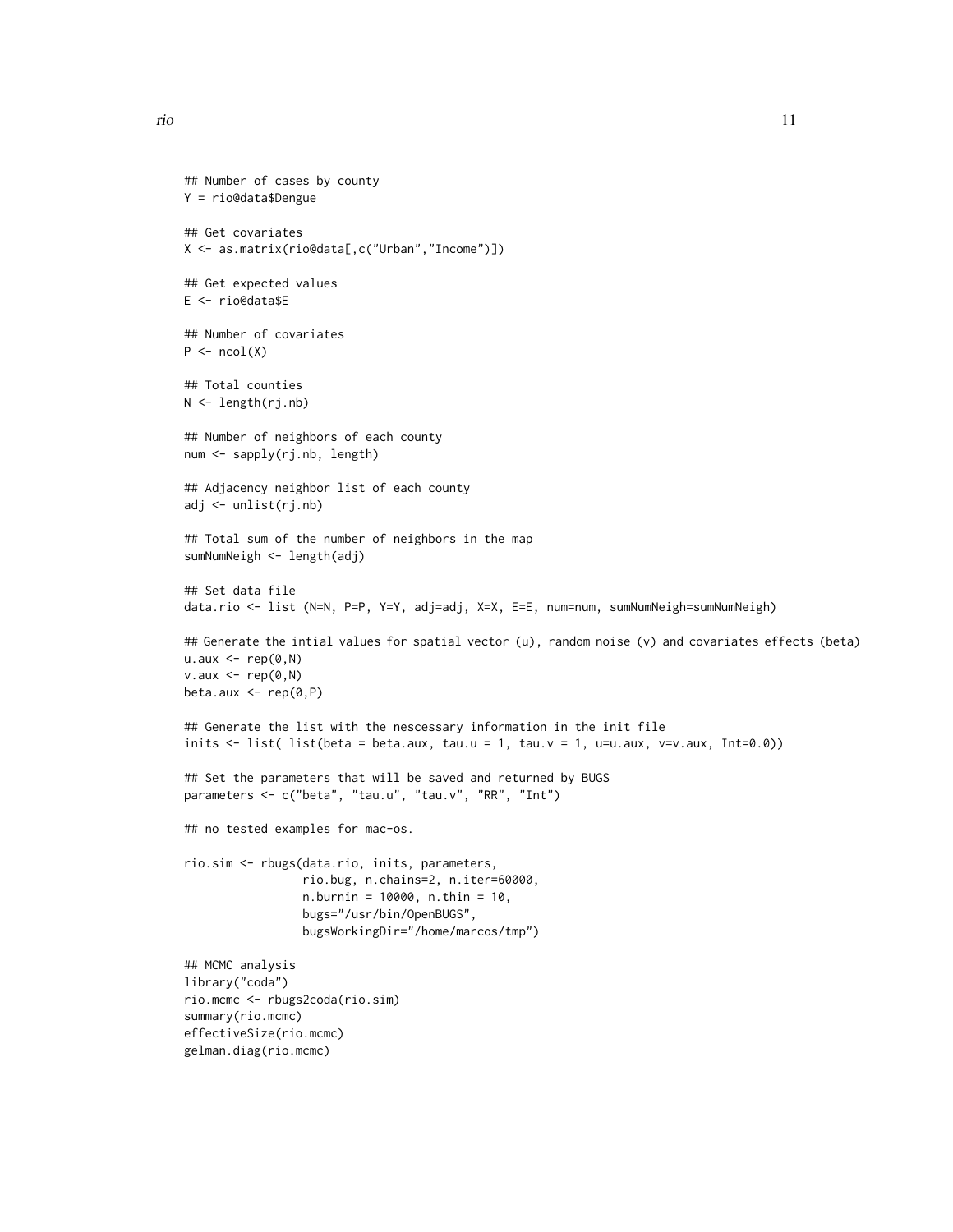<span id="page-11-0"></span>## End(Not run)

## <span id="page-11-1"></span>runBugs *Execute a BUGS Srcipt from R*

## Description

Create the system command to run BUGS and execute it.

## Usage

```
runBugs(bugs=system("which OpenBUGS", TRUE), script, n.chains, workingDir,
       OpenBugs = TRUE, Windows=TRUE, verbose = TRUE)
```
## Arguments

| bugs       | A character string specifying the full name (including path) of the BUGS exe-<br>cutable. It must end with .txt to be recognizable by BUGS. |
|------------|---------------------------------------------------------------------------------------------------------------------------------------------|
| script     | A character string specifying the full name (including path) of the script to be<br>run. It must end with txt to be recognizable by BUGS.   |
| n.chains   | The number of MCMC chains.                                                                                                                  |
| workingDir | The working directory where the output files from BUGS are stored.                                                                          |
| OpenBugs   | If TRUE, OpenBugs is used.                                                                                                                  |
| Windows    | If TRUE, Windows plataform is used.                                                                                                         |
| verbose    | If TRUE, print the log file from BUGS.                                                                                                      |

## Value

None.

## Author(s)

Jun Yan <jyan@stat.uconn.edu> and Marcos Prates <marcosop@est.ufmg.br>

## See Also

[rbugs](#page-7-1)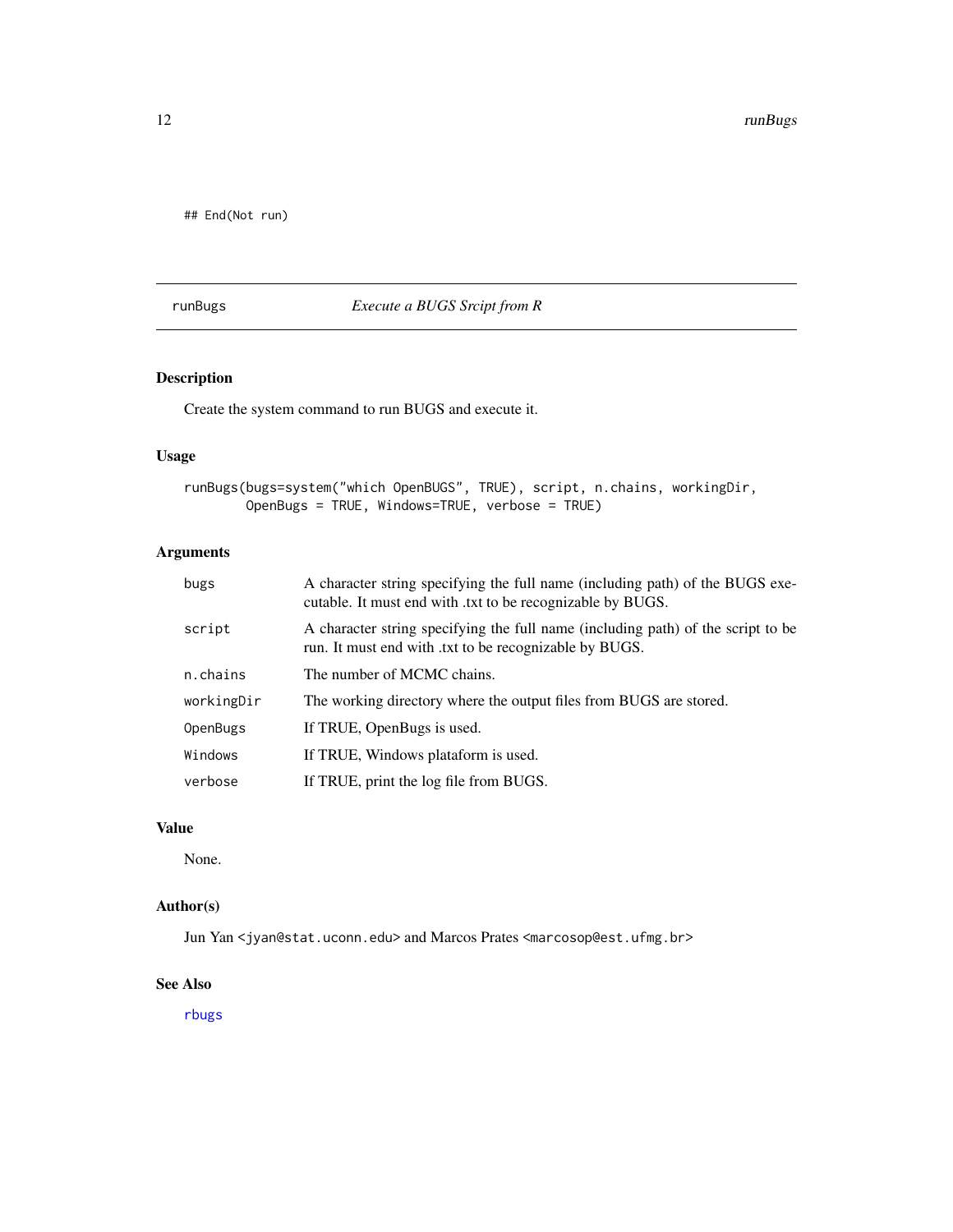<span id="page-12-0"></span>

#### Description

8 schools analysis from section 5.5 of "Bayesian Data Analysis" by Andrew Gelman, John B. Carlin, Hal S. Stern, and Donald B. Rubin.

#### Usage

data(schools)

#### Format

A data frame with 8 observations on the following 3 variables.

school a factor with levels A B C D E F G H

estimate a numeric vector

sd a numeric vector

#### Source

Gelman, A., Carlin, J.B., Stern, H.S., Rubin, D.B. (2003): *Bayesian Data Analysis*, 2nd edition, CRC Press.

## Examples

```
data(schools)
J <- nrow(schools)
y <- schools$estimate
y \le - rnorm(length(y))
sigma.y <- schools$sd
schools.data <- list ("J", "y", "sigma.y")
## schools.data <- list(J=J, y=y, sigma.y=sigma.y)
inits <- function() {list (theta=rnorm(J,0,100),
                           mu.theta=rnorm(1,0,100),
                           sigma.theta=runif(1, 0, 100)}
parameters <- c("theta", "mu.theta", "sigma.theta")
schools.bug <- system.file("bugs/model/schools.bug", package="rbugs")
file.show(schools.bug)
## Not run:
## no tested examples for mac-os.
schools.sim <- rbugs(data=schools.data, inits, parameters,
                     schools.bug, n.chains=3, n.iter=1000,
                     bugs="/usr/bin/OpenBUGS",
                     bugsWorkingDir="~/tmp/")
```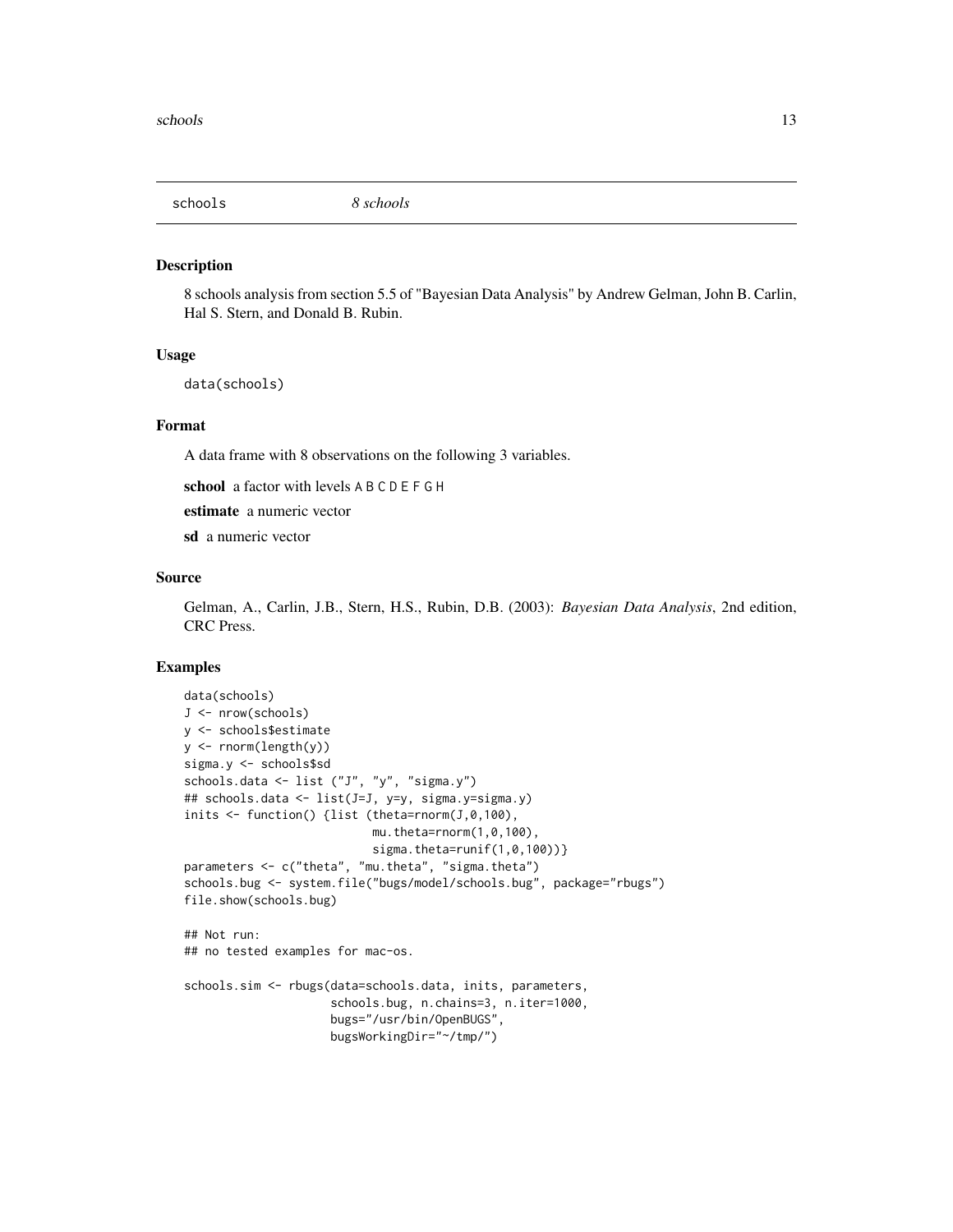14 schools and the schools of the schools of the schools of the schools of the schools of the schools of the schools of the schools of the schools of the schools of the schools of the schools of the schools of the schools

```
## generate files only
schools.sim <- rbugs(data=schools.data, inits, parameters,
                     schools.bug, n.chains=3, n.iter=1000,
                     bugsWorkingDir="~/tmp/",
                    OpenBugs=TRUE, genFilesOnly=TRUE)
## MCMC analysis
library("coda")
schools.mcmc <- rbugs2coda(schools.sim)
summary(schools.mcmc)
effectiveSize(schools.mcmc)
```
gelman.diag(schools.mcmc)

## End(Not run)